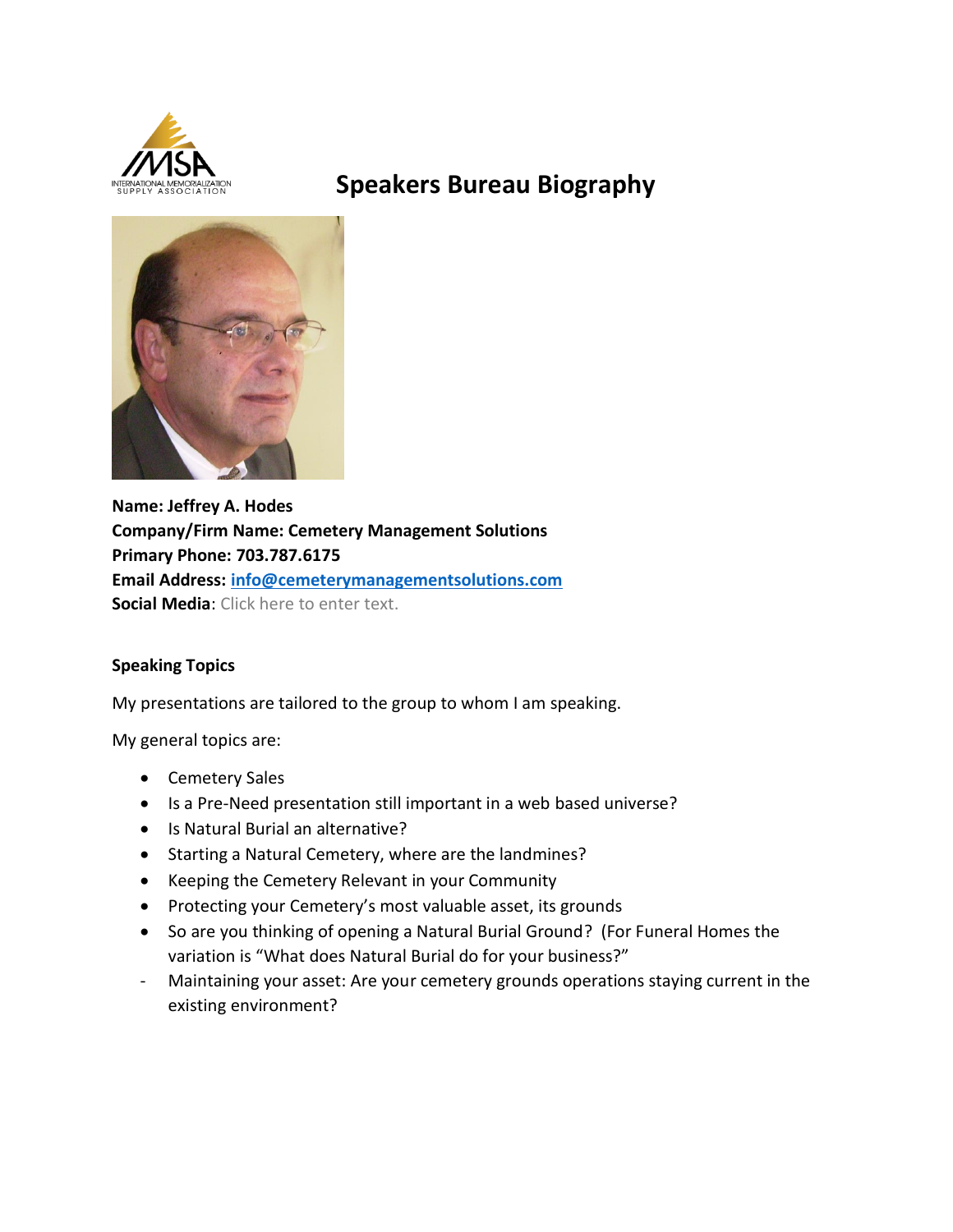#### **Areas of Expertise**

Cemetery Operations and Sales

Developing a Natural Burial Cemetery

#### **Speaker Biography**

PROFESSIONAL EXPERIENCE

President, Cemetery Management Solutions Inc. Herndon, VA 2008 – Present Director, Catholic Cemeteries of the Archdiocese of Washington Assistant Regional VP, Service Corporation International Northern Va. Northern Regional VP of Operations, Stewart Enterprises Bethesda, Md. Area Manager , Service Corporation International VP of Operations, Jefferson Memorial Park Pittsburgh, Pa.

# EDUCATION & CERTIFICATIONS

- Certified Cemetery Executive CCE
- Certified Cemetery Supplier Executive CSE
- Master's Degree, Biology Youngstown State University
- Bachelor's Degree, Biology Westminster College

# INDUSTRY CONTRIBUTIONS

- Western Pennsylvania Cemetery Association | First Vice President
- Alabama Perpetual Care Cemetery Association | President
- Sales and Marketing Executives, Birmingham, AL | First Vice President
- Southern Cemetery Association | Board of Directors
- Kentucky Cemetery Association | Board of Directors
- Pennsylvania Cemetery and Funeral Association | Board of Directors
- Virginia Cemetery Association | President
- IMSA (International Memorialization Supply Association) President

#### **Do Your Speaking Engagements Include Certified Continuing Education Credits?**

Yes – I have been certified by State Funeral Directors in VA and NC talking about Natural Burial Funerals